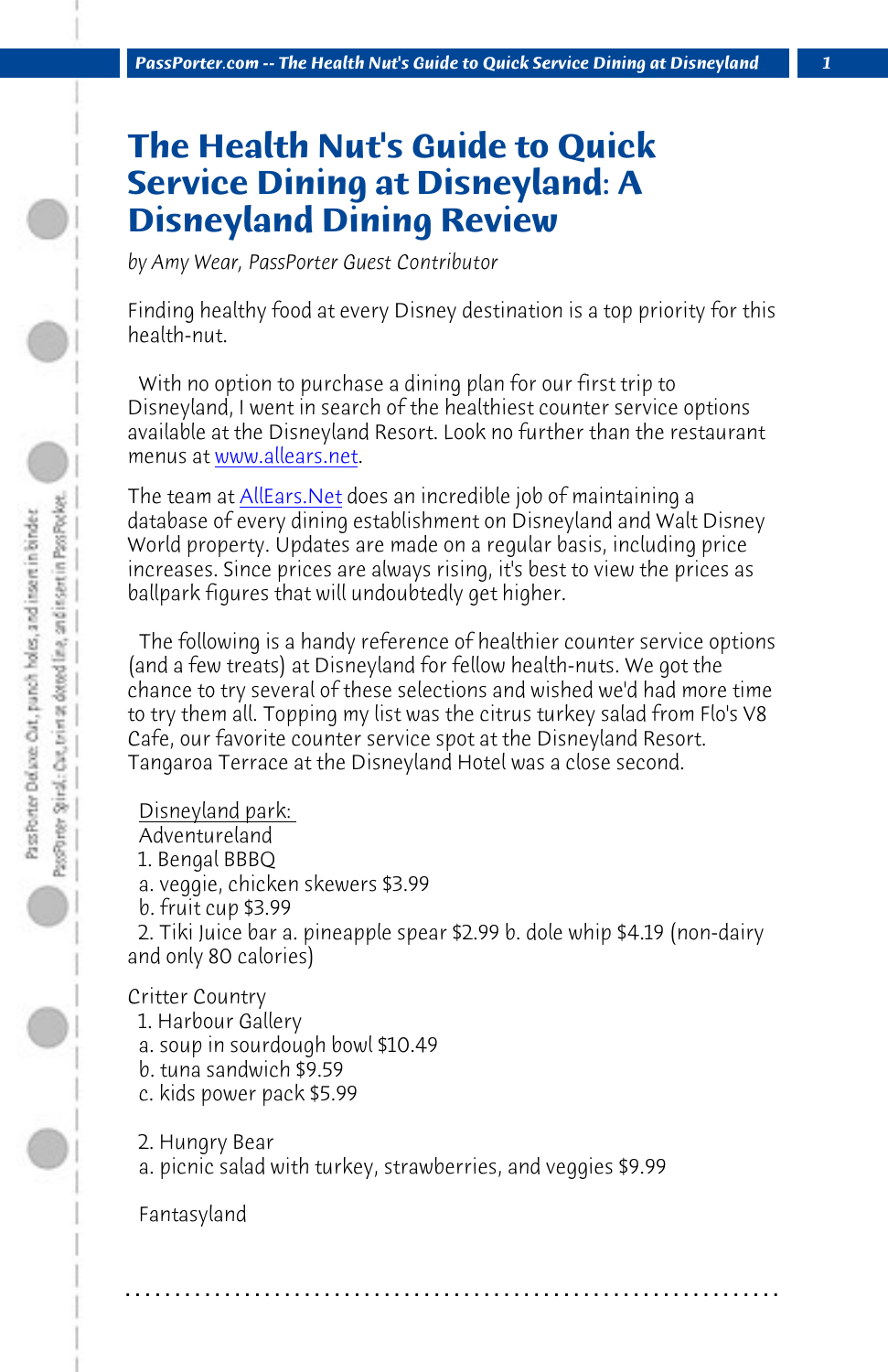- 1. Village Haus
- a. apple cheddar salad with honey-yogurt dressing \$8.49
- b. BLT flatbread pizza \$8.79
- c. veggie burger \$9.99
- d. grilled chicken sandwich \$9.29

 Frontierland

- 1. Rancho del Zocalo
- a. Mickey pancake \$8.99
- b. Kids' fruit platter with yogurt, oat muffin, and drink \$5.49
- c. tostada salad in tortilla shell with sauteed veggies \$11.99
- d. citrus fire-grilled 1/2 chicken with rice & beans or veggies \$13.99

 Main Street U.S.A.

- 1. Jolly Holiday bakery Cafe
- a. Jolly holiday salad with mixed greens, pecans, cranberries \$8.49
- b. grilled veggie & whole grain salad \$8.99
- c. oven-roasted turkey sandwich \$9.79
- 2. Main St. Fruit Cart
- a. fresh fruit

PassPrieter Spinal: Cort, trim at dotted line, and instert in Pass Pocket. Pass Porter Delaxe: Cut, panch holes, and insert in binder.

 b. hummus and other healthy snacks

 New Orleans Square

- 1. French Market
- a. 1/2 chicken with mashed potatoes & veggies \$13.99
- b. kids' chicken with rice, veggies, fruit, drink \$6.99

 Tomorrowland

- 1. Galactic Grill
- a. kids' Baby Bantha bread (French toast) with fruit \$6.49
- b. Bantha Blue Milk bread (French toast ) with fruit \$8.99
- c. regular fruit platter with muffin & yogurt \$6.49
- d. Wicket's veggie sandwich with portobello & fresh fruit \$9.99
- e. Darth by Chocolate \$5.99
- f. BB-8 crisped treat \$4.99
- 2. Red Rockett's Pizza Port
- a. Fields of Naboo exotic fruit salad \$10.99
- b. Asian chicken salad \$9.99
- c. vegetarian pizza \$7.49
- d. kid-size pizza \$6.49
- 3. Tomorrowland Terrace
- a. French toast with fruit and bacon \$7.99
- b. fresh fruit platter with muffin and honey yogurt \$6.49

**. . . . . . . . . . . . . . . . . . . . . . . . . . . . . . . . . . . . . . . . . . . . . . . . . . . . . . . . . . . . . . . . . .**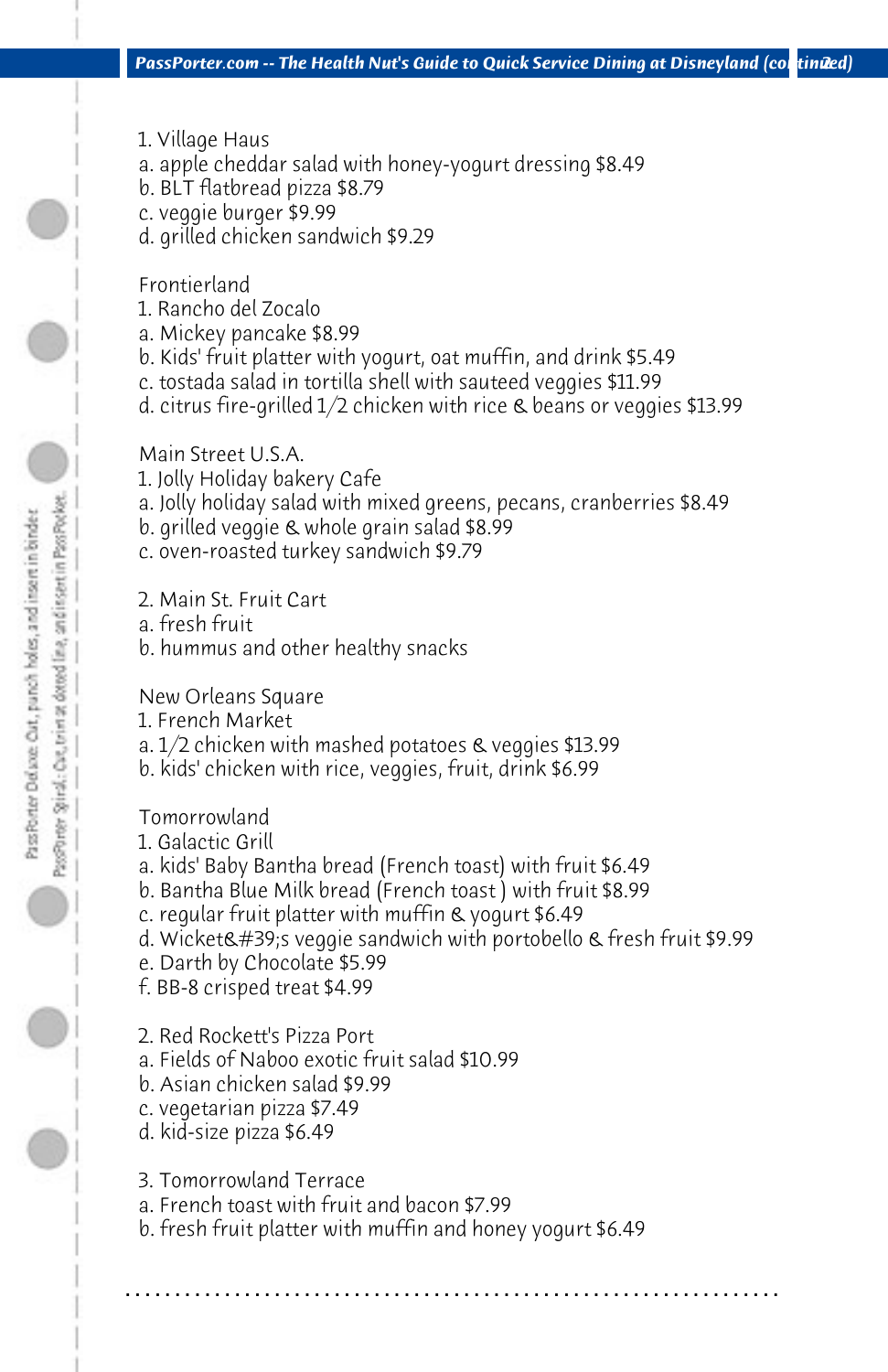- c. kids French toast \$6.49
- d. grilled chicken chopped salad \$9.99
- e. chicken sandwich with avocado salsa with fresh fruit \$9.29
- f. portobello & veggie sandwich with fresh fruit \$8.79

 Toontown

- 1. Toon Up Treats
- a. fresh fruit
- b. hummus and other healthy snacks

# Disney's California Adventure:

 Cars Land

- 1. Flo&#39:s V-8 Cafe
- a. brioche French toast \$7.99
- b. seasonal fruit plate with yogurt and oat muffin \$5.79
- c. kids fruit plate with turkey bacon and drink \$5.49
- d. kids' waffles with turkey bacon, drink, & fruit \$6.49
- e. citrus turkey salad \$11.99
- f. 1/4 chicken with potatoes & veggies \$11.99
- g. kids' roast beef sandwich \$6.99 (meal)
- h. kids' turkey sandwich \$6.99 (meal)

 Grizzly Peak

- 1. Smoke jumpers Grill
- a. veggie burger \$10.49
- b. grilled chicken & feta salad \$9.99

 Pacific Wharf

- 1. Lucky Fortune Cookery
- a. Asian rice bowl with veggies and beef, chicken, or tofu \$10.99
- b. kids' chicken & brown rice meal \$6.99
- 2. Pacific Wharf Cafe

 a. soup / salads served in sourdough bread bowl ( \*\*\* supposed to be able to order bread on side; large portion to share with kids)

 b. clam chowder \$10.49

 c. Chinese chicken salad \$10.99 - chicken, Apple, and walnut salad \$10.99

 d. Mickey-shaped bread \$6.99

# Paradise Pier

 1. Cocina Cucamonga a. fajitas salad \$11.99 (beef, chicken, or veggies on top of lettuce, retried beans, peppers and onions)

 b. all entrees served with Mexican rice & refried beans and sauces or can substitue sauteed veggies

**. . . . . . . . . . . . . . . . . . . . . . . . . . . . . . . . . . . . . . . . . . . . . . . . . . . . . . . . . . . . . . . . . .**

 i. fire grilled citrus 1/2 chicken with warm tortilla \$13.99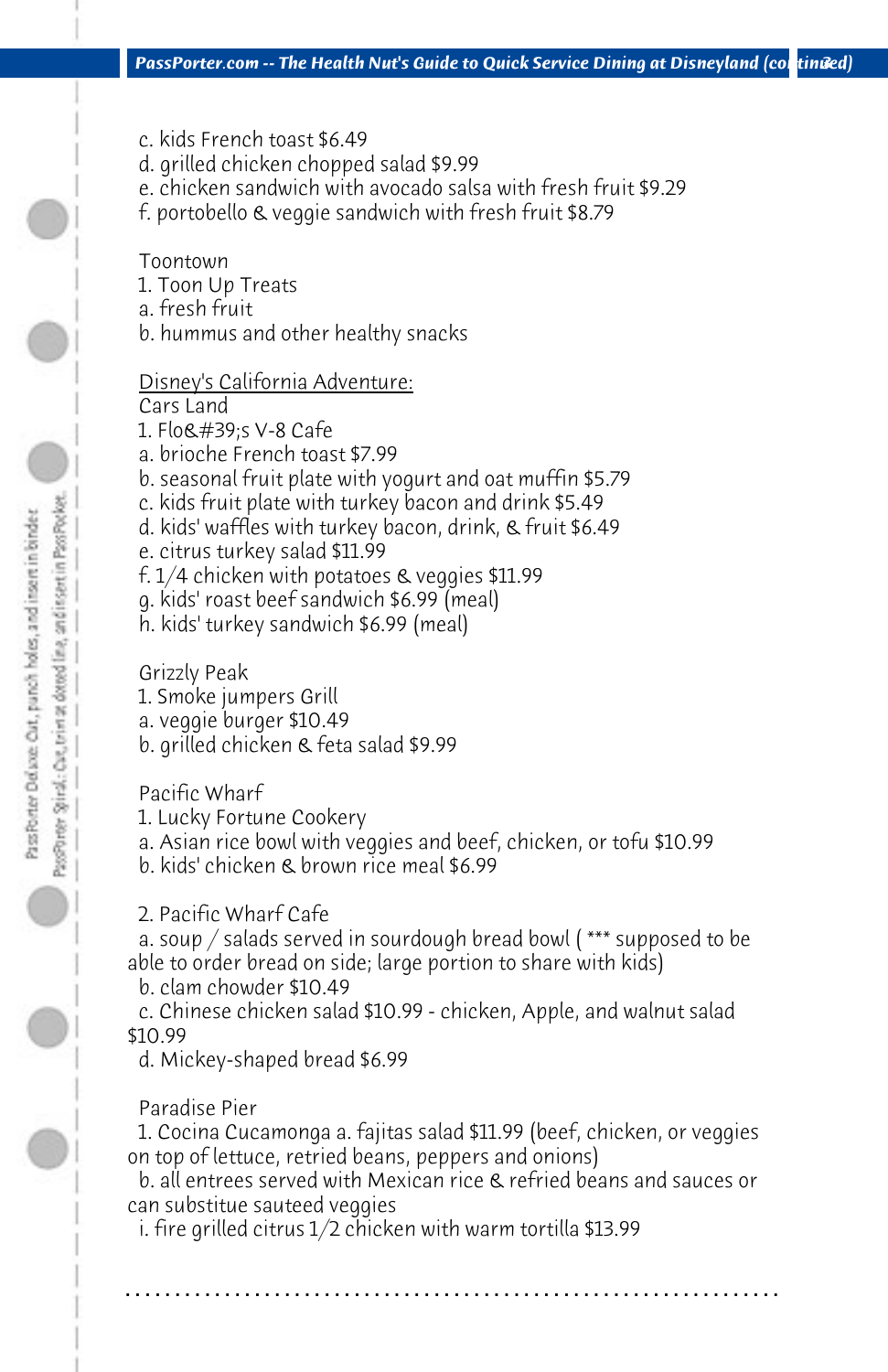- ii. beef, chicken, or veggie soft tacos \$11.49 iii. kids' chicken quesadilla meal \$6.99
- 2. Paradise Garden Grill

 a. mediterranean skewers with rice pilaf, cucumber salad, and pita bread \$11.99 (steak, lemon-oregano chicken, meatball, or grilled tofu and veggies)

### Disneyland Hotel:

- 1. Tangaroa Terrace and Trader Sam $\&\#39$ ;s
- a. French toast with banana-caramel sauce \$7.99

 b. apple-cinnamon steel cut oatmeal with coconut whipped cream & island fruit \$6.49

- c. Mickey waffles with island fruit \$7.99
- d. kids' French toast with turkey bacon & island fruit plus drink \$6.49
- e. Kids' Mickey waffle \$6.49

 f. Tangaroa Terrace salad with loads of veggies, marinated tofu, & tropical vinaigrette \$10.49

- g. Asian chicken salad \$9.99
- h. Big Island flatbread \$9.29
- i. teriyaki chicken breast sandwich \$10.99
- j. kids' salmon meal with rice and island fruit \$6.99

### The Grand Californian

- 1. Whitewater Snacks
- a. Mickey waffle \$6.49
- b. veggie burger with fruit \$8.99
- c. char- broiled chicken sandwich with fruit \$10.49
- d. roast turkey sandwich \$8.49
- e. fruit plate \$7.99

## Paradise Pier:

- 1. Surfside Lounge
- a. Mickey waffles \$7.49
- b. oatmeal with berries and brown sugar \$5.49
- c. kids' chicken breast, fruit, & veggies \$8.99
- d. Sunset beach burger (beef or veggie) \$10.99
- e. grilled chicken sandwich \$13.99

 Downtown Disney:

 1. Earl of Sandwich \*\*\*best sandwiches ever!\*\*\*

**. . . . . . . . . . . . . . . . . . . . . . . . . . . . . . . . . . . . . . . . . . . . . . . . . . . . . . . . . . . . . . . . . .**

- a. oatmeal with topping \$1.99
- b. yogurt and berry parfait \$4.49
- c. fruit cup \$3.99
- d. BBQ chicken flatbread \$6.99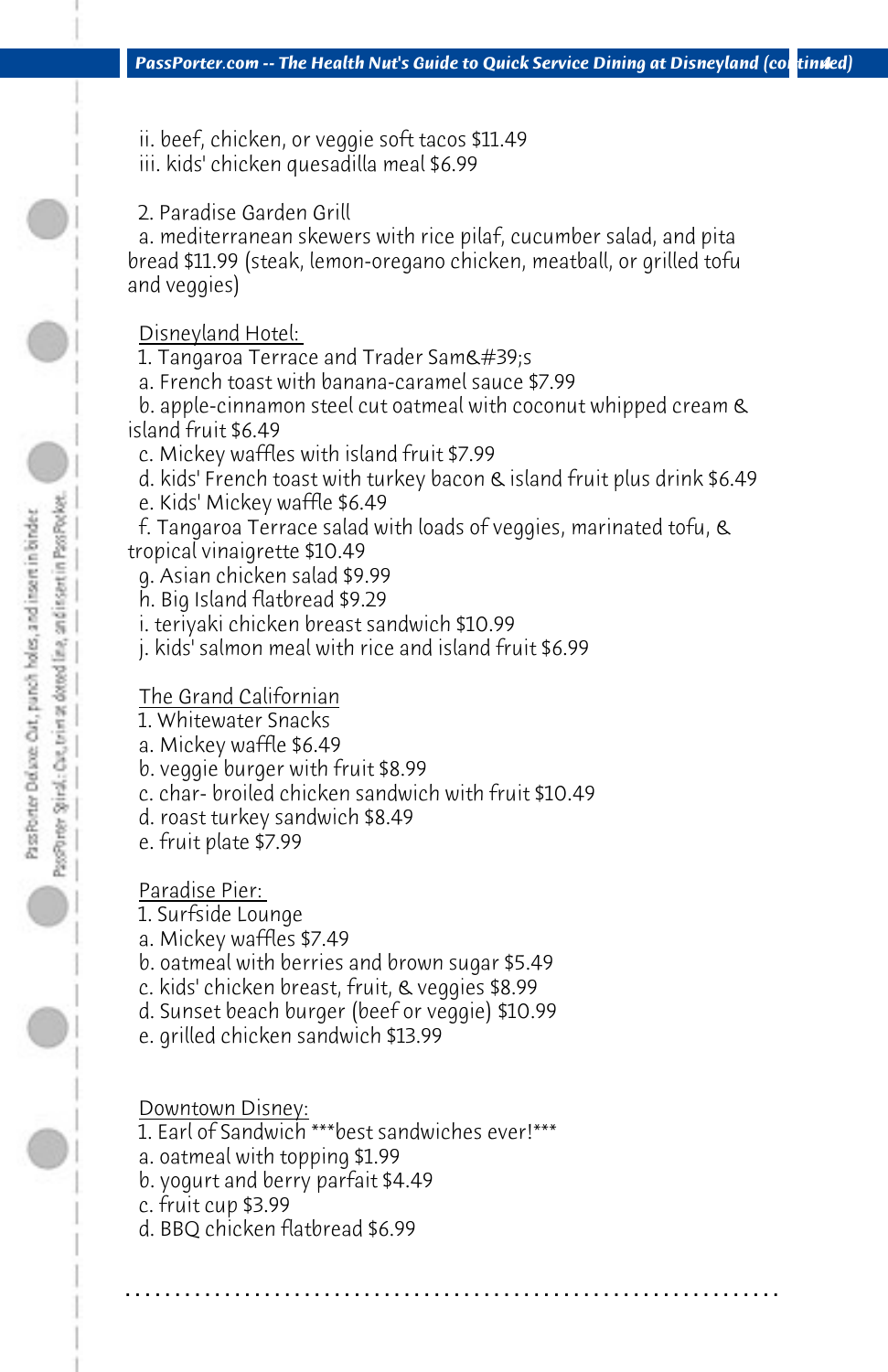*PassPorter.com -- The Health Nut's Guide to Quick Service Dining at Disneyland (continued)* 

- e. quinoa chicken salad \$6.99
- f. turkey wrap \$6.99
- g. berry chicken almond salad \$6.99
- h. soup cup \$2.99, bowl \$3.99
- i. tuna melt \$6.99
- j. Hawaiian BBQ sandwich \$6.99
- k. veggie sandwich \$6.99
- l. kids' pizza sandwich \$3.99 m. kids' grilled cheese \$3.99
- 2. Jazz Kitchen Express a. Beignets, family size \$6.49 (because you must)
- 3. La Brea Bakery Express
- a. steel cut Irish oatmeal \$8.50
- b. brioche French toast with fresh berries \$9.75
- c. roasted veggie calzone \$10.00
- d. Asian chicken salad \$10.25
- e. grilled chicken sandwich \$9.75
- f. turkey avocado \$9.75
- 4. Tortilla Jo's Taqueria
- a. veggie burrito \$7.49

 b. kids meal \$7.95 (mini burrito, taco, or quesadilla with side of rice, beans, veggies, fruit or small salad and cookie or brownie)

 ["Healthy" is, of course, a subjective term. We make exceptions t](http://www.passporter.com/articles/disneyland-quick-service-healthy-choices.php)o the stricter diet we follow at home because, after all, treats are a necessary part of any Disney vacation. In between hunting for salads and veggie burgers at Disneyland, we went on a mission to find the famous "off-menu" ice cream nachos. We finally found them on our last day at Diamond Horseshoe in Frontierland. They were so good that our family shared an order twice in the same day!

*About The Author: Amy Wear is a work at home Mom, travel agent. writer, and former occupational therapist. She lives in New Brunswick, Canada, and specializes in planning magical vacations for people of all abilities at*  Click the Mouse

*Article last updated: 06-09-2016*

*View the latest version online at: http://www.passporter.com/articles/disneyland-quick-service-healthy-choices.html*

*Copyright by Amy Wear. All rights reserved under International and Pan-American Copyright*

**. . . . . . . . . . . . . . . . . . . . . . . . . . . . . . . . . . . . . . . . . . . . . . . . . . . . . . . . . . . . . . . . . .**